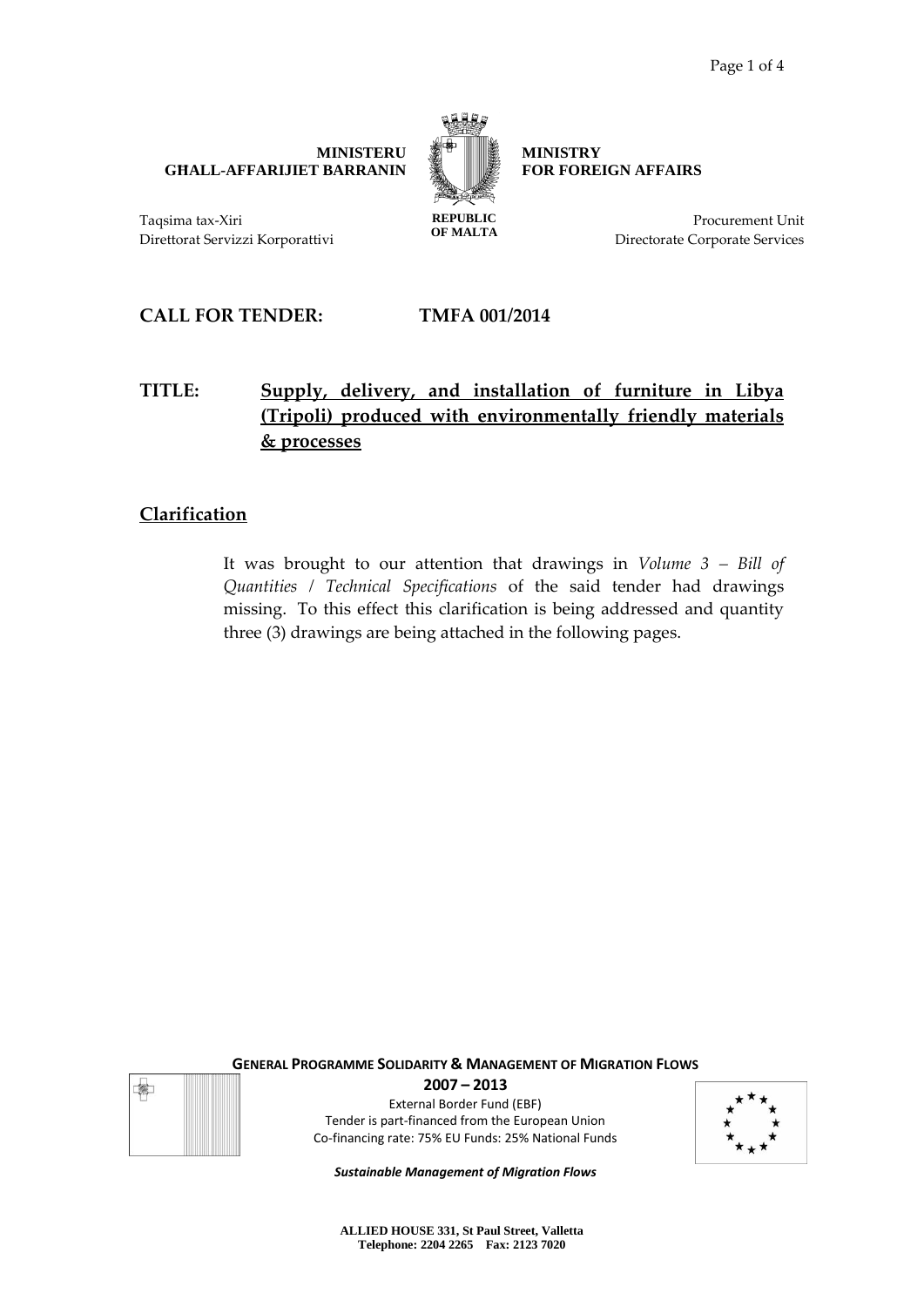

|            | at 1115t 11001 coinníon nochi (1 |         |                  |
|------------|----------------------------------|---------|------------------|
| Date       | $24 - 10 - 2013$                 | Rev. N. | 04               |
| Scale      | $1:10$ on $A3$                   | Dwg. N. | 44               |
| Drawn by   | Nadine Debono                    | Job N.  | TN0069_12        |
| Checked by | Mariello Spiteri                 | A & CE  | Mariello Spiteri |
|            |                                  |         |                  |

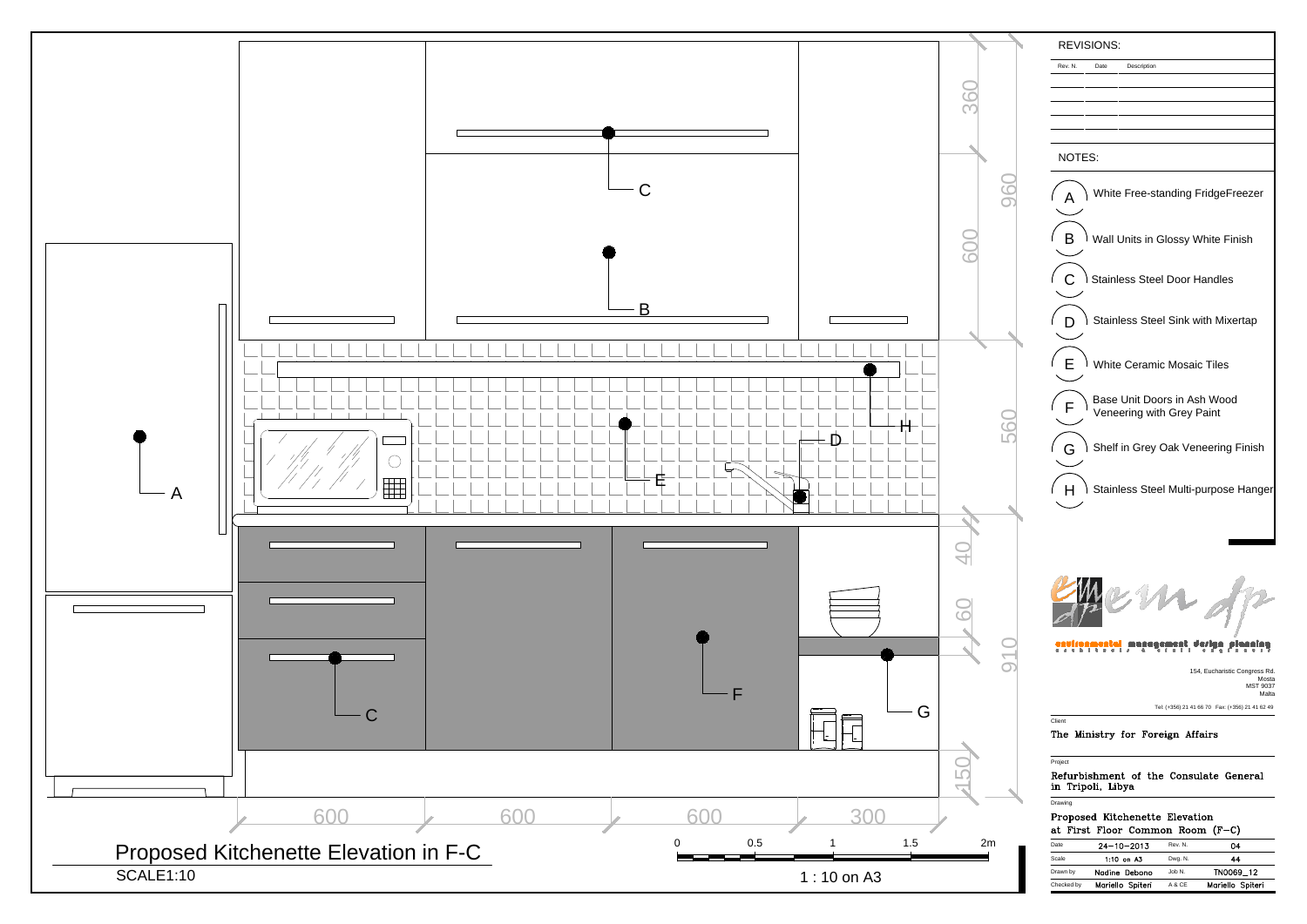## NOTES:



Rev. N. Date Description

| Date       | $24 - 10 - 2013$ | Rev. N. | 04               |
|------------|------------------|---------|------------------|
| Scale      | $1:20$ on $A3$   | Dwg. N. | 45               |
| Drawn by   | Nadine Debono    | Job N.  | TN0069_12        |
| Checked by | Mariello Spiteri | A & CE  | Mariello Spiteri |
|            |                  |         |                  |



Project

# Refurbishment of the Consulate General in Tripoli, Libya

**Drawing** 

## Proposed Common Room Plan at First Floor  $(F-C)$

154, Eucharistic Congress Rd. Mosta MST 9037 Malta Tel: (+356) 21 41 66 70 Fax: (+356) 21 41 62 49

#### **Client**

## The Ministry for Foreign Affairs



# Proposed Common Room Plan at Second Floor

SCALE1:20